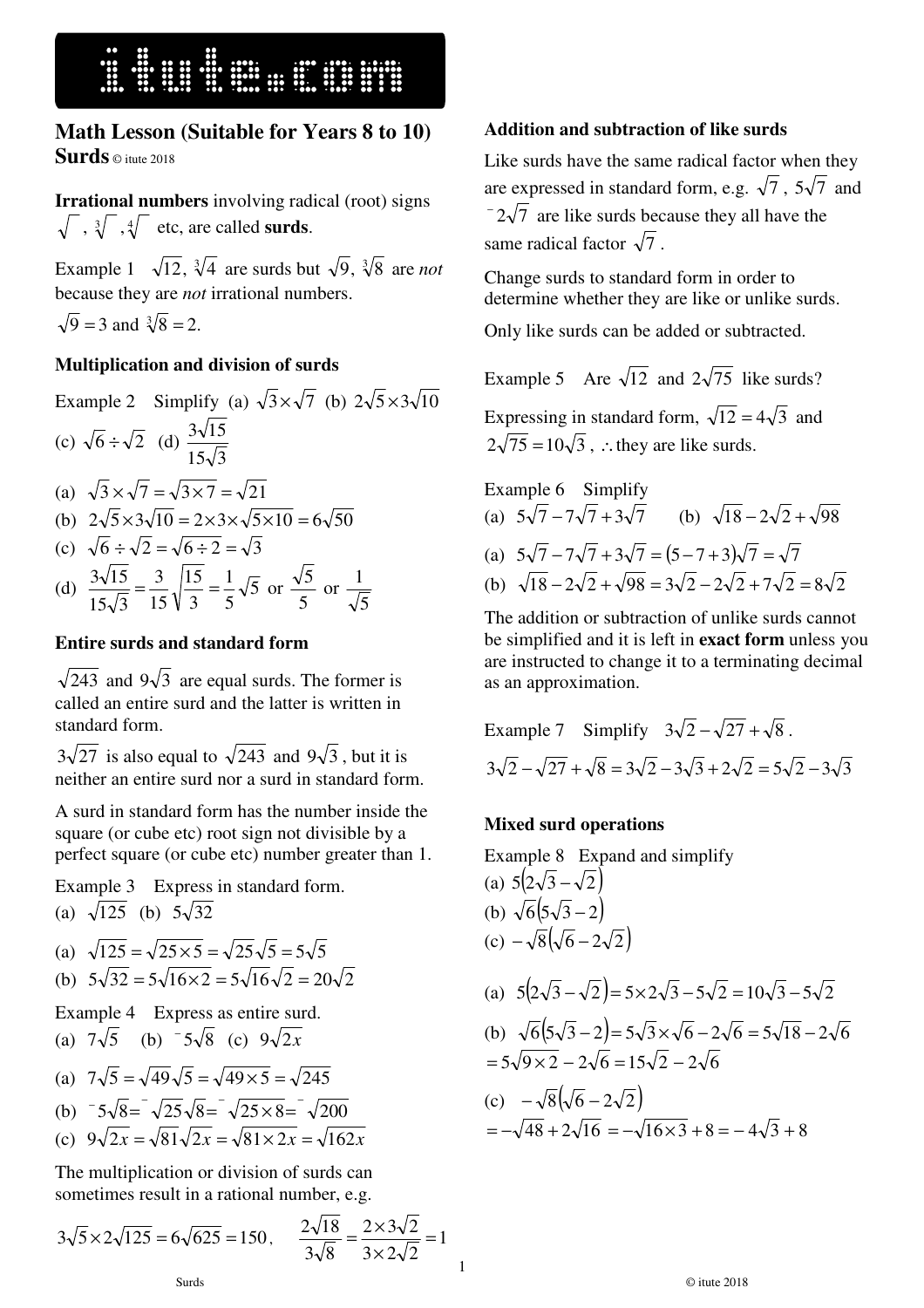**HUILLET SERVICE SERVICE SERVICE SERVICE SERVICE SERVICE SERVICE SERVICE SERVICE SERVICE SERVICE SERVICE SERVICE** 

#### **Rationalising the denominator of an expression**

Sometimes it is necessary to change the denominator of an expression to a rational number.

Example 9 Rationalise the denominator of each of the following expressions.

(a) 
$$
\frac{2}{\sqrt{7}}
$$
 (b)  $\frac{\sqrt{3}}{\sqrt{5}}$  (c)  $\frac{\sqrt{2}}{2\sqrt{3}}$   
\n(a)  $\frac{2}{\sqrt{7}} = \frac{2\sqrt{7}}{\sqrt{7}\sqrt{7}} = \frac{2\sqrt{7}}{7}$   
\n(b)  $\frac{\sqrt{3}}{\sqrt{5}} = \frac{\sqrt{3}\sqrt{5}}{\sqrt{5}\sqrt{5}} = \frac{\sqrt{15}}{5}$   
\n(c)  $\frac{\sqrt{2}}{2\sqrt{3}} = \frac{\sqrt{2}\sqrt{3}}{2\sqrt{3}\sqrt{3}} = \frac{\sqrt{6}}{2\times3} = \frac{\sqrt{6}}{6}$ 

#### **Conjugate surds**

 $3\sqrt{5} - 2\sqrt{7}$  and  $3\sqrt{5} + 2\sqrt{7}$  form a pair of conjugate surds. The product of a pair of conjugate surds gives a rational number.

Example 10 Expand the following pairs of conjugate surds.

(a) 
$$
(\sqrt{3} - 1)(\sqrt{3} + 1)
$$
  
\n(b)  $(\sqrt{6} + \sqrt{2})(\sqrt{6} - \sqrt{2})$   
\n(c)  $(3\sqrt{5} - 2\sqrt{7})(3\sqrt{5} + 2\sqrt{7})$   
\n(a)  $(\sqrt{3} - 1)(\sqrt{3} + 1)$   
\n $= \sqrt{3}\sqrt{3} + \sqrt{3} - \sqrt{3} - 1 = 3 - 1 = 2$   
\n(b)  $(\sqrt{6} + \sqrt{2})(\sqrt{6} - \sqrt{2})$   
\n $= \sqrt{6}\sqrt{6} - \sqrt{6}\sqrt{2} + \sqrt{2}\sqrt{6} - \sqrt{2}\sqrt{2} = 6 - 2 = 4$   
\n(c)  $(3\sqrt{5} - 2\sqrt{7})(3\sqrt{5} + 2\sqrt{7})$ 

$$
(c) \quad (3\sqrt{3}-2\sqrt{7})(3\sqrt{3}+2\sqrt{7})
$$
  
= 9\sqrt{5}\sqrt{5} + 6\sqrt{5}\sqrt{7} - 6\sqrt{7}\sqrt{5} - 4\sqrt{7}\sqrt{7}  
= 9 \times 5 - 4 \times 7 = 17

Example 11 Rationalise the denominators of the following expressions.

(a) 
$$
\frac{5}{\sqrt{3}-1}
$$
 (b)  $\frac{\sqrt{11}}{\sqrt{6}+\sqrt{2}}$  (c)  $\frac{3}{3\sqrt{5}-2\sqrt{7}}$ 

Multiply each denominator by its conjugate surd to rationalise it.

(a) 
$$
\frac{5}{\sqrt{3}-1} = \frac{5(\sqrt{3}+1)}{(\sqrt{3}-1)(\sqrt{3}+1)} = \frac{5(\sqrt{3}+1)}{2}
$$

(b)  
\n
$$
\frac{\sqrt{11}}{\sqrt{6} + \sqrt{2}} = \frac{\sqrt{11}(\sqrt{6} - \sqrt{2})}{(\sqrt{6} + \sqrt{2})(\sqrt{6} - \sqrt{2})} = \frac{\sqrt{11}(\sqrt{6} - \sqrt{2})}{4}
$$
\n(c)  
\n
$$
\frac{3}{3\sqrt{5} - 2\sqrt{7}} = \frac{3(3\sqrt{5} + 2\sqrt{7})}{(3\sqrt{5} - 2\sqrt{7})(3\sqrt{5} + 2\sqrt{7})}
$$
\n
$$
= \frac{3(3\sqrt{5} + 2\sqrt{7})}{17}
$$

Example 12 Calculate  $8721\sqrt{3} - 10681\sqrt{2}$ accurate to the  $14<sup>th</sup>$  decimal place. (Source: From a first year university textbook)

 $8721\sqrt{3} - 10681\sqrt{2} = 3.3101 \times 10^{-5} = 0.000033101$ The difference is calculated directly with a graphics calculator, a value accurate to the 9<sup>th</sup> decimal place is obtained.

Using an indirect approach as shown below, higher accuracy can be obtained with the calculator.

$$
8721\sqrt{3} - 10681\sqrt{2} = \frac{8721\sqrt{3} - 10681\sqrt{2}}{1}
$$
  
= 
$$
\frac{\left(8721\sqrt{3} - 10681\sqrt{2}\right)\left(8721\sqrt{3} + 10681\sqrt{2}\right)}{1\left(8721\sqrt{3} + 10681\sqrt{2}\right)}
$$
  
= 
$$
\frac{228167523 - 228167522}{8721\sqrt{3} + 10681\sqrt{2}} = 3.310115066 \times 10^{-5}
$$
  
= 0.00003310115066

#### **More mixed operations**

Example 13 Simplify (a) 3 2 2  $\frac{1}{2} + \frac{2}{3}$  (b)  $5\sqrt{3}$ 2 5  $\frac{3}{2} - \frac{2}{7}$ 

Rationalise the denominators before adding or subtracting.

(a) 
$$
\frac{1}{\sqrt{2}} + \frac{2}{3} = \frac{1\sqrt{2}}{\sqrt{2}\sqrt{2}} + \frac{2}{3}
$$

$$
= \frac{\sqrt{2}}{2} + \frac{2}{3} = \frac{3\sqrt{2}}{6} + \frac{4}{6} = \frac{3\sqrt{2} + 4}{6}
$$
(b) 
$$
\frac{3}{\sqrt{5}} - \frac{2}{5\sqrt{3}} = \frac{3\sqrt{5}}{\sqrt{5}\sqrt{5}} - \frac{2\sqrt{3}}{5\sqrt{3}\sqrt{3}} = \frac{3\sqrt{5}}{5} - \frac{2\sqrt{3}}{15}
$$

$$
= \frac{9\sqrt{5}}{15} - \frac{2\sqrt{3}}{15} = \frac{9\sqrt{5} - 2\sqrt{3}}{15}
$$